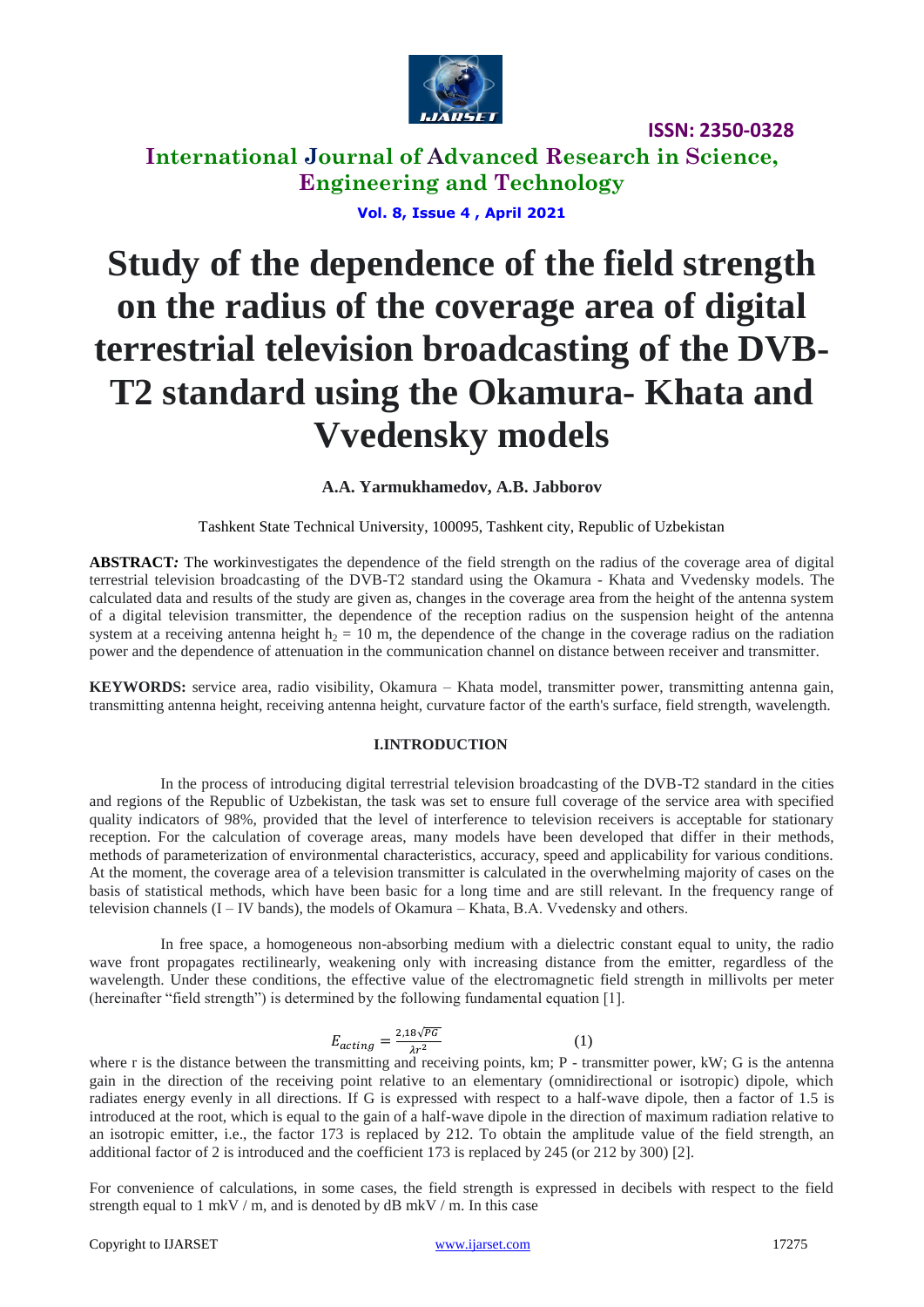

### **ISSN: 2350-0328 International Journal of Advanced Research in Science, Engineering and Technology**

### **Vol. 8, Issue 4 , April 2021**

 $E = 106.59 - 20\lg r + 10\lg P + 10\lg G$  (2)

where r is in kilometers, P is in kilowatts.

In this case, the field strength created by radiation by a half-wave dipole of 1 kW power is often taken as the initial one. Then the field strength in decibels is  $E = 106.59 - 20$ lg r.

In real conditions, radio waves propagate with a loss of energy, which is taken into account by introducing a special factor in (1), also called the attenuation function F. In (2), the term 201gF is added accordingly. Under certain conditions, the attenuation factor can exceed unity, others an increase (increase) in the field strength occurs.

The line-of-sight distance in kilometers, taking into account the curvature of the Earth and the elevation of the transmitting and receiving antennas  $h_1$  and  $h_2$  in meters, is determined by the formula obtained by solving the corresponding geometric problem.

$$
r = 3.57 \times \left(\sqrt{h_1} + \sqrt{h_2}\right) \tag{3}
$$

In practice, radio visibility is slightly higher than optical. This is due to partial diffraction of radio waves (bending around the spherical surface of the Earth near the horizon), as well as weak refraction of radio waves (deviation of the direction of propagation of radio waves from a straight line) in the lower layers of the atmosphere.

The radio visibility range increases by about 15% in comparison with the optical one, which is taken into account by the corresponding change in the coefficient in the formula for the line-of-sight distance. Expression (3) for the radio visibility distance takes the form

$$
r = 4.12 \times \left(\sqrt{h_1} + \sqrt{h_2}\right) \tag{4}
$$

Usually, when calculating the height of the receiving antenna is chosen equal to 10 m. Calculations were made according to formulas (3) and (4). The line-of-sight and radio-visibility distances for these conditions can be found from the graphs (Figure 1). The results obtained by regions and the city of Tashkent of the Republic of Uzbekistan are summarized in Table 1.

Table 1. **Analysis of the change in the coverage area from the suspension height of the antenna system of a digital TV transmitter**

| $N_2$            | <b>Region and city names</b> | Antenna system<br>suspension height,<br>h(m) | <b>Calculated</b><br>receiving radius,<br>$r_1(km)$ | <b>Radius of</b><br>confident<br>reception,<br>$r_2(km)$ |
|------------------|------------------------------|----------------------------------------------|-----------------------------------------------------|----------------------------------------------------------|
| 1.               | Samarkand region             | 33                                           | 31,77                                               | 22,3                                                     |
| 2.               | Surkhandarya region          | 35                                           | 32,38                                               | 22,9                                                     |
| 3.               | Jizzakh region               | 44                                           | 34,95                                               | 25,8                                                     |
| $\overline{4}$ . | Karakalpakstan Republic      | 45                                           | 35,2                                                | 26,2                                                     |
| 5.               | Navoi region                 | 56                                           | 37,98                                               | 29,7                                                     |
| 6.               | Tashkent region              | 68                                           | 40,73                                               | 32,7                                                     |
| 7.               | Namangan region              | 80                                           | 43,02                                               | 36,2                                                     |
| 8.               | Kashkadarya region           | 100                                          | 46,98                                               | 39,7                                                     |
| 9.               | Khorezm region               | 150                                          | 55,01                                               | 48,6                                                     |
| 10.              | Andijan region               | 186                                          | 59,83                                               | 53,3                                                     |
| 11.              | Bukhara region               | 200                                          | 61,76                                               | 56,1                                                     |
| 12.              | Fergana region               | 246                                          | 67,26                                               | 61,4                                                     |
| 13.              | Syrdarya region              | 250                                          | 67,69                                               | 62,8                                                     |
| 14.              | Tashkent city                | 375                                          | 80,39                                               | 76,9                                                     |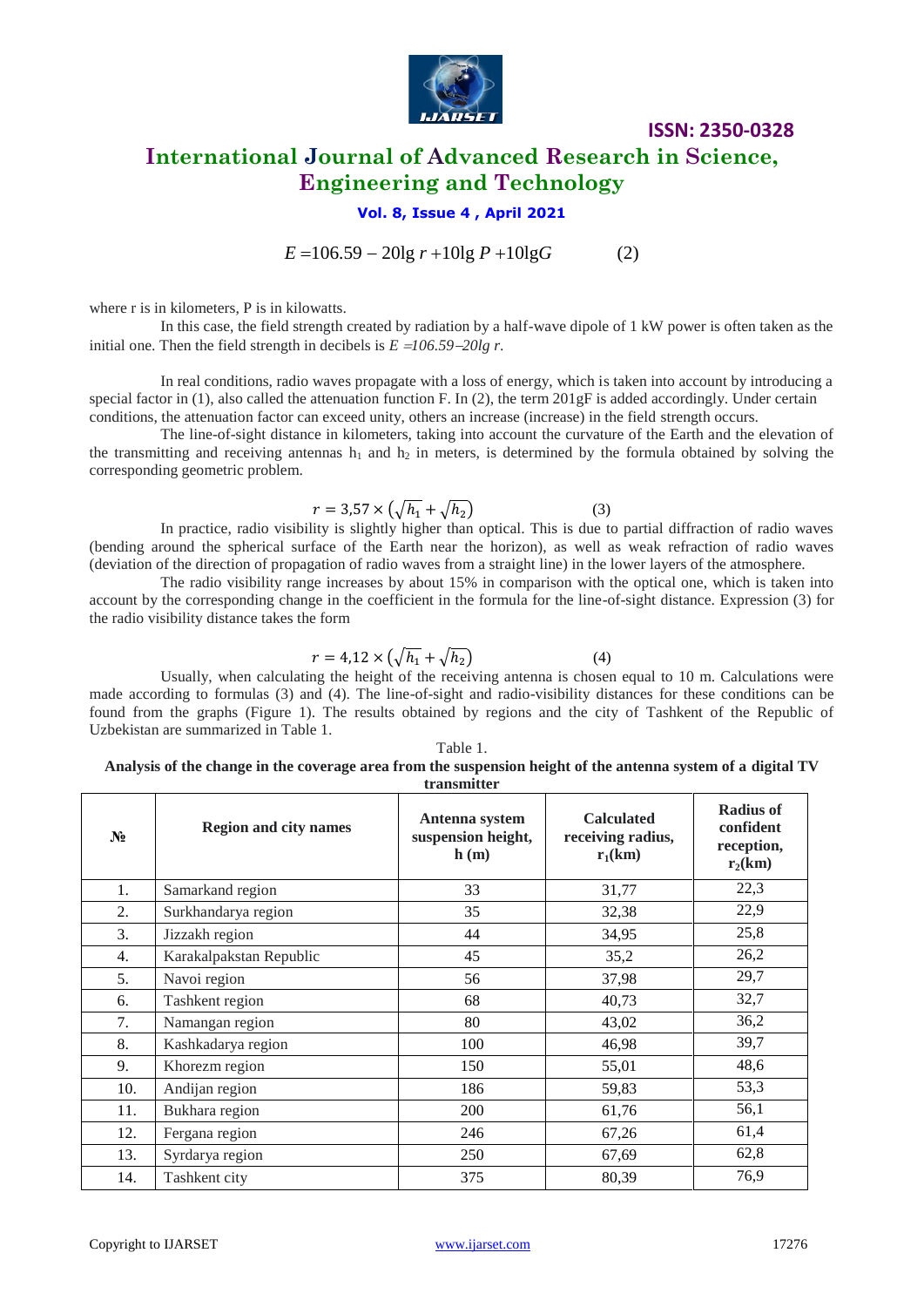

# **International Journal of Advanced Research in Science, Engineering and Technology**

**Vol. 8, Issue 4 , April 2021**



Fig.1. Dependence of line-of-sight range (blue) andradio visibility (red) from the lifting height of the transmitting antenna at the height of the receiving antenna  $h<sub>2</sub> = 10$  m

Introducing the coefficient  $k_r$  into (1), we obtain the B.A. Vvedensky:

$$
E_{acting} = \frac{2.18\sqrt{PG}}{\lambda r^2} h_1 h_2 K_r \tag{5}
$$

Where, P is the transmitter power, kW;

G is the transmitting antenna gain, dB;

 $h_1$  is the height of the transmitting antenna suspension, m;

 $h_2$  is the suspension height of the receiving antenna, m;

 $k_r$  is the coefficient of curvature of the earth's surface;

E is the field strength at the receiving point  $mV/m$ ;

λ - wavelength, m.

Vvedensky's interference formula is valid for a flat Earth and does not take into account its sphericity, which begins to affect at large distances. This formula also does not take into account the presence of refraction (curvature of the trajectory) of radio waves, which, although weakly expressed, still takes place, especially in the long-wave part of the decimeter range. In practice, the Vvedensky formula gives somewhat underestimated values of the field strength in the diffraction zone, as a result of which, in the given form, it can be used at distances equal to 0.7–0.8 line-of-sight distance (3). The influence of the curvature of the Earth and refraction in formula (5) is taken into account by introducing appropriate corrections to the attenuation factor kr. The field in this zone can be calculated, but using more complex diffraction formulas.

In [3], it was proposed to apply the Vvedensky quadratic formula, in which expression (6) is used to calculate the effective value of the electric field strength at the receiving point:

$$
E_D = \frac{\sqrt{30P_nG_n}}{r}W_T = \frac{\sqrt{30P_nG_n}}{r} \cdot \frac{4\pi h_1 h_2}{\lambda r}
$$
(6)

where:  $W_T$  is the factor of attenuation of the wave field strength on the real path;  $P_n$ -transmitter power supplied to the antenna, W;  $G_n$  is the gain of the transmitting antenna in the direction of the correspondent in times;  $h_1$  and  $h_2$  are the reduced heights of the transmitting and receiving antennas, m;  $\lambda$ -is the wavelength used in digital communication, expressed in terms of frequency f, c is the speed of light  $(300 \cdot 10^6 \text{ m/s})$ , f is the signal frequency in Hz. Note that the scope of the Vvedensky formula is limited by the following condition: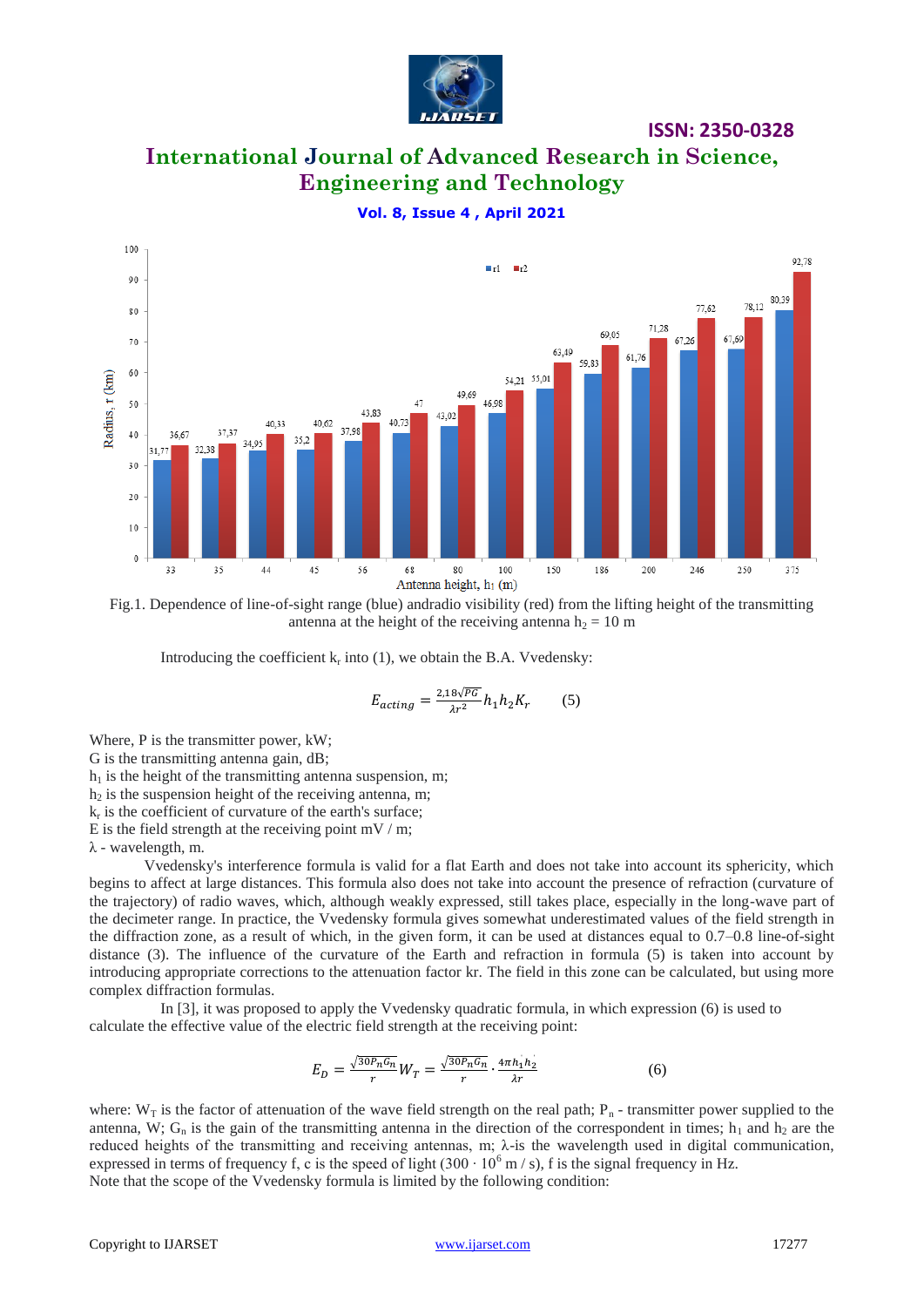

**International Journal of Advanced Research in Science, Engineering and Technology**

### **Vol. 8, Issue 4 , April 2021**

$$
r \ge \frac{18h_1h_2}{2}
$$

(7)

which somewhat reduces its practical value.

In general, the initial limit of applicability of formula (6) is determined by expression (7) [3], and the far limit of its practical application is determined by the maximum line-of-sight range, expressed in kilometers, taking into account possible diffraction outside the specified zone [3-6]:

$$
r_{max} = 4.12 \times \left(\sqrt{h_1} + \sqrt{h_2}\right)
$$
  
\n
$$
h_1 \gg \lambda h_2 \gg \lambda
$$
, what is defined (8)

where  $h_1$  and  $h_2$  are the elevation of the phase centers (in this aspect, since the concepts of phase center and antenna height are not identical concepts) of the transmitting and receiving antennas.

Note that in formula (8)  $r_{\text{max}}$  in km, and the values of  $h_1 \gg \lambda$  and  $h_2 \gg \lambda$ , in m.

In further research, we will assume that the condition of high-raised antennas is fulfilled for digital communication, others.  $h_1\lambda$  and  $h_2\lambda$ , which is determined by the requirements for the applicability of the Vvedensky formula [6].

At the same time, the parameters and structure of the field are influenced by the electrical inhomogeneity of the troposphere, which manifests itself in the phenomenon of radio wave refraction.

To describe the electrical inhomogeneity in [3], such a quantity is introduced as the vertical gradient of the tropospheric permittivity g, which takes values  $-13 \cdot 10^{-8}$  ...  $6 \cdot 10^{-8}$  [1 / m].

The g value depends on different climatic zones. As a first approximation that gives an idea of the seasonal distribution (dielectric permittivity of the troposphere), one can use the concept of "standard radioatmosphere" for which g =  $-7.85 \cdot 10^{-8}$  1 / m [3].

According to the concept of calculations from the standpoint of the equivalent radius of the Earth, the vertical gradient of the permittivity of the troposphere can be related to the equivalent radius of the Earth by the following relationship (assuming that  $g = const$ ) [4]:

$$
a_{EE} = \frac{a_E}{\left(1 + \frac{a_E g_T}{2}\right)}\tag{9}
$$

Moreover,  $a_E = 6356863$  m is the average radius of the Earth [3].

In calculating the electric field strength at the receiving point using the Vvedensky quadratic formula, the concept of reduced antenna heights is used, which are related to the Earth's equivalent radius by the following expressions [3]:

$$
h_1 = h_1 - \frac{r^2}{2a_{EE}} \left(\frac{h_1}{h_1 + h_2}\right)^2
$$
  
\n
$$
h_2 = h_2 - \frac{r^2}{2a_{EE}} \left(\frac{h_2}{h_1 + h_2}\right)^2
$$
\n(10)

Since the validity of the action of the Vvedensky quadratic formula for a spherical surface is determined by the fulfillment of condition (7), it follows that this model is applicable at ranges determined by the boundaries.

$$
\frac{18h_1h_2}{\lambda} \le r \le 4.12(\sqrt{h_1} + \sqrt{h_2})
$$
\n(12)

Taking into account expressions (10) and (11), formula (12) takes the following form:

$$
\frac{18\left(h_1 - \frac{r^2}{2a_{EE}}\left[\frac{h_1}{h_1 + h_2}\right]\right)\left(h_2 - \frac{r^2}{2a_{EE}}\left[\frac{h_2}{h_1 + h_2}\right]\right)}{\lambda} \le r \le 4,12\left(\sqrt{h_1} + \sqrt{h_2}\right) \tag{13}
$$

Within the framework of the research conducted, the following conclusion can be drawn. The main parameters that determine the near and far boundaries of the Vvedensky model's coverage area are the elevations of the phase centers of the transmitting and receiving antennas, as well as the working wavelength

An interactive computer simulation program has been developed for calculating the dependences of the field strength according to the Okamura - Khata and Vvedensky formula on the radius of the coverage area [7]:

Using the developed tools, the program allows calculating and investigating the dependences of the following quantities: the strength of the electromagnetic field of a television signal on the radius of the coverage area and the calculation of the strength of the electromagnetic field on the distance between the transmitter and the receiver.

The calculation was performed according to the formula (4) and simulated by the modeling program [7] of the dependence of the receiving radius on the height of the suspension by the antenna system at the receiving antenna height  $h_2 = 10$  m.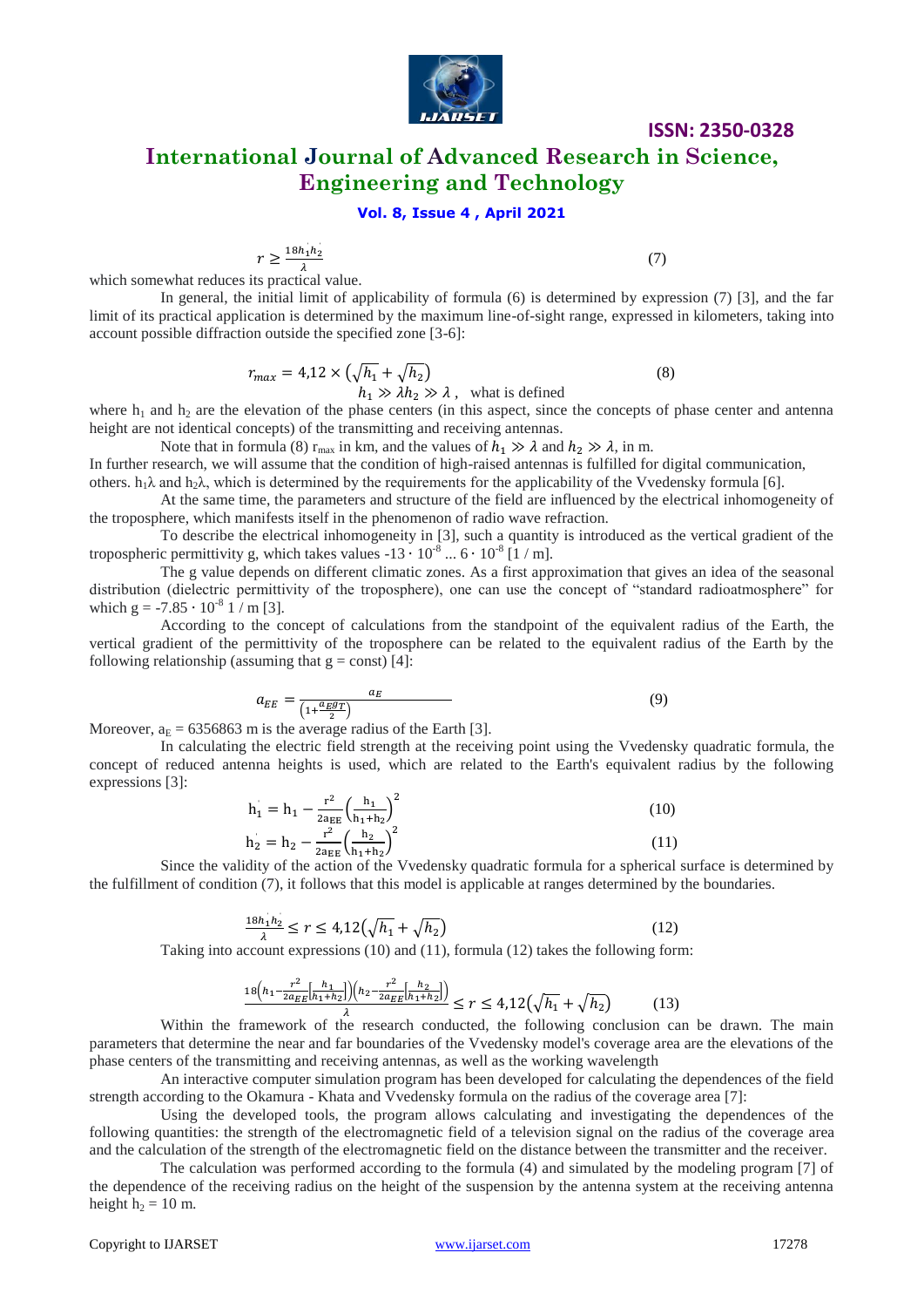

# **ISSN: 2350-0328 International Journal of Advanced Research in Science, Engineering and Technology**

### **Vol. 8, Issue 4 , April 2021**

Comparison of the calculated data and the simulation results was carried out on the basis of statistical calculations of the average discrepancy and standard deviation between the simulated and calculated values is 0.85% at the location of the receiving antenna (Figure 2).



Fig. 2. Calculation of the dependence of the receiving radius  $(r_1$ -calculated,  $r_2$ -modeled) on the suspension height of the antenna system at the receiving antenna height  $h_2 = 10$  m.

Using formula (5), the radius of the coverage area was calculated, taking into account the required power of digital TV transmitters. In the course of the calculation, the following initial conditions were used: antenna system suspension height - 50 meters, receiving antenna height - 4 meters, transmitting antenna system gain - 9 dB, modulation mode - 64QAM, relative coding rate - 2/3 and guard interval - 1 / 32, transport stream speed - 24 Mbit / s, minimum field strength - 35 dB. The results are summarized in Table 2. Table 2.

|  |  |  |  |  |  |  | Analysis of the change in the coverage area from the required radiation power of a digital TV transmitter |
|--|--|--|--|--|--|--|-----------------------------------------------------------------------------------------------------------|
|  |  |  |  |  |  |  |                                                                                                           |
|  |  |  |  |  |  |  |                                                                                                           |
|  |  |  |  |  |  |  |                                                                                                           |

| $N_2$ | Coverage radius, r (km) | NecessaryDigital TV transmitter<br>power, P (W) |  |  |  |  |
|-------|-------------------------|-------------------------------------------------|--|--|--|--|
|       | 23                      | 902,3                                           |  |  |  |  |
| ۷.    | 20                      | 516,3                                           |  |  |  |  |
|       | 18                      | 334,1                                           |  |  |  |  |
| 4.    | 16                      | 210,7                                           |  |  |  |  |
| 5.    | ι4                      | 122,9                                           |  |  |  |  |
| 6.    | $\mathcal{D}$           | 66,1                                            |  |  |  |  |
|       | 10                      | 31,1                                            |  |  |  |  |
|       |                         |                                                 |  |  |  |  |

Figure 3 shows a graph of the dependence of the change in the coverage radius on the radiation power.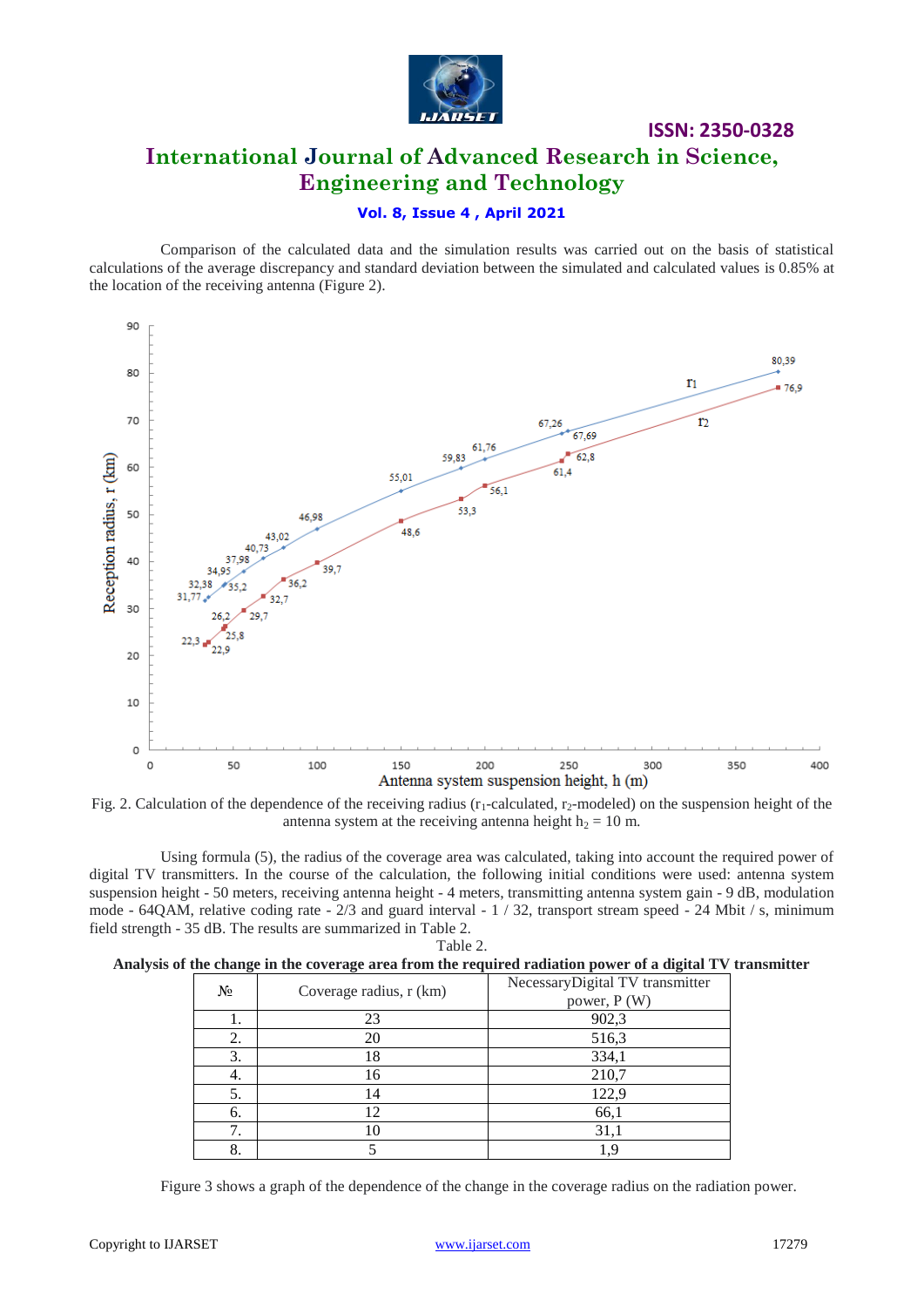

# **International Journal of Advanced Research in Science, Engineering and Technology**

**ISSN: 2350-0328**

**Vol. 8, Issue 4 , April 2021**



Fig. 3. Graph of the dependence of the change in the coverage radius on the radiation power.

Analysis of the obtained values shows that the given initial conditions for obtaining an extension of the coverage area by 3 km, i.e. from 20 km to 23 km, it is necessary to increase the radiation power of the digital TV transmitter from 517.6 W to 902.3 W, which is an increase in the radiation power by 57.3%.

Thus, it can be concluded that, starting from a certain value of the radius of the coverage area at a given suspension height of the transmitting antenna system, a significant increase in power is required, i.e. inefficient use of power.

The Okamura – Khata model refers to statistical calculation methods and is recommended for calculations in the DVB – T2 standard. It is based on generalized statistical formulas for the attenuation of a radio signal in various types of buildings (urban, suburban, rural). The accuracy of the calculation depends on the careful selection of empirical coefficients based on the analysis of terrain maps [8].

Based on the constructed graphs of the dependence of the median losses L on the distance between the transmitting and receiving antennas, an approximating relation of the following form was proposed:

$$
L_{dB} = L_0 + A(f, r) + C(h_c)
$$

$$
B = L_0 + A(f, r) + C(h_c)
$$
 (14)

Where

$$
L_0 = \left(\frac{\lambda}{4\pi r^2}\right)
$$

Loss during propagation in free space, A  $(f, r)$  is the ratio of the median loss in a city with a quasi-smooth Earth surface to losses in free space for the effective antenna heights of the transmitting station, respectively,  $h_{\text{Art}} = 200$ m and the receiver antenna  $h_{\text{Art}} = 10$  m, C ( $h_{\text{Art}}$ ) for the transmitter and receiver, respectively, if the effective antenna heights differ from the indicated ones, r is the path length.

Here, a quasi-smooth surface was understood as a route with a length of several kilometers, on which the average height of irregularities did not exceed 20 m.

In (14), the value of  $L_0$  is calculated, and all the others are determined from the plots constructed on the basis of experimental data.

Formula (14) is suitable for frequencies  $f = (from 150 to 1500) MHz$ , the range of distances  $r = (1 + 100)$ km and the effective height of the base station antenna  $h_{tr} = (from 30 to 1000)$  m. The advantage of the Okamura model is its simplicity and versatility, whence its main drawback follows - the lack of accounting for sharp changes in terrain heights. However, the Okamura model serves as the most commonly used calculation model. Its modification was developed in the Khata model [9], also called the Okamura - Khata model. The essence of this model lies in the approximation of Okamura plots by specially selected formulas for various territorial zones, which are conventionally classified into a large city, medium and small city, suburb, rural area, open area. The disadvantages of this model are the same as those of the original Okamura model, and also lead to underestimation of losses for frequencies above 1.5 GHz; models for open "quasi-smooth" terrain are used in the work.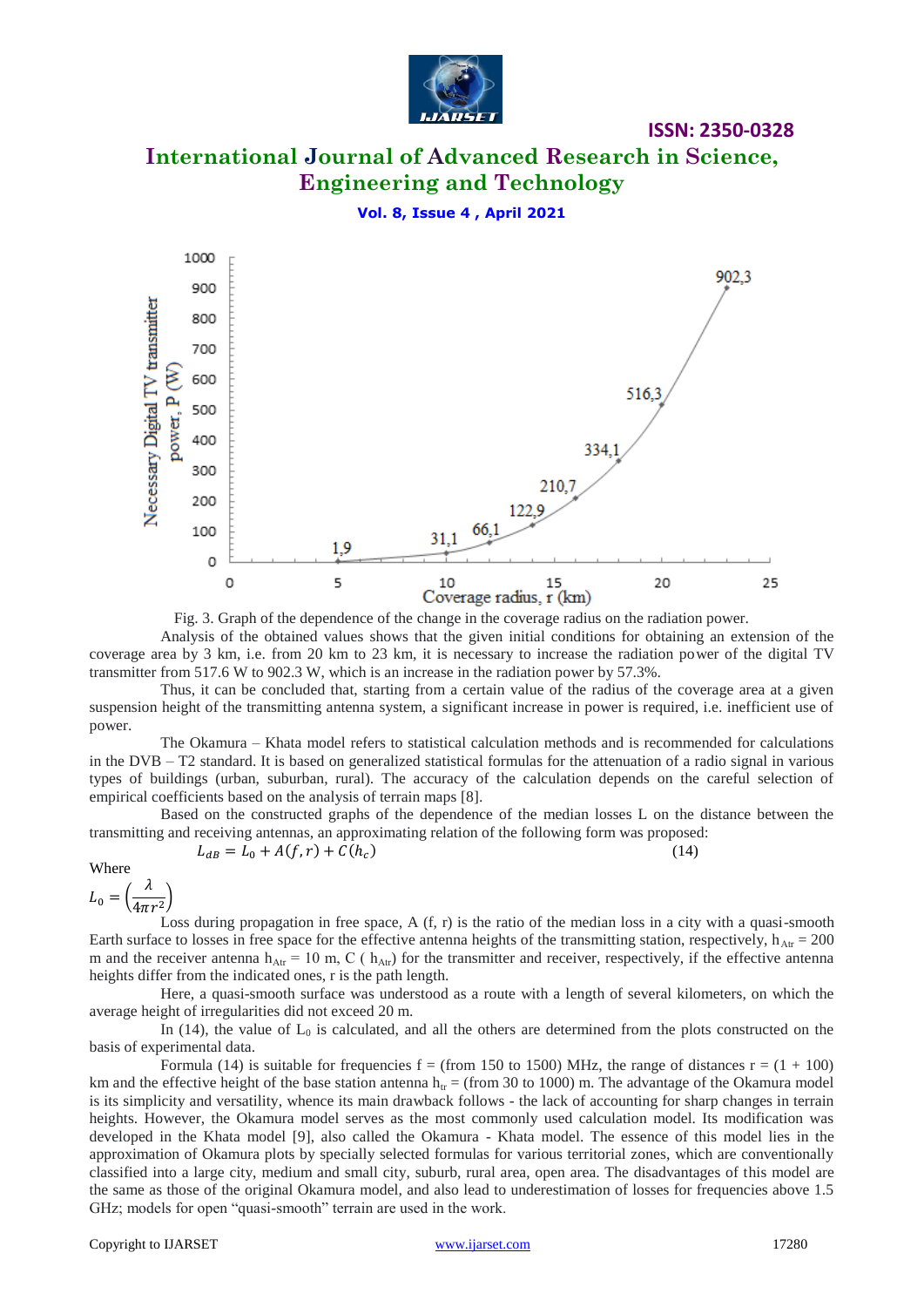

### **International Journal of Advanced Research in Science, Engineering and Technology**

### **Vol. 8, Issue 4 , April 2021**

The calculation of the output power of the transmitters will be carried out according to the recommendation ITU – R 1546–3 using the Okamura – Khata method.

The Okamura-Khata method describes the features of radio wave propagation over a "quasi-flat" open area and does not take into account the features of the relief.

The propagation of the main beams from the transmitting station occurs above the roofs of buildings.

The Okamura – Khata equation for the field strength has the following form

$$
E_{MED} = 3.92 + P_{RTP1} - 6.161 \log f + 13.82 \log h_1 + a(h_2) - (44.9 - 6.55 \log h_1) \cdot (\log R)^{b}(15)
$$

where  $P_{RTP}$  is the effective radiated power of the transmitter (RTP), dBW, f -transmitter radiation frequency,  $h_1$  is the height of the transmitter antenna suspension above surface of the earth,  $h_2$  is the height of the receiver antenna above the Earth's surface, a  $(h)$ <sub>2</sub> is the correction factor for the height of the receiving antenna, R is the radius of the coverage area, b is the factor extending the model's effect for the path length.

Additional factor b to correct the calculation in the formulaOkamura - Khata field strength in rural areas is as follows

$$
b = 1 + \left(0.14 + 1.87 \cdot 10^{-4} \cdot \frac{f}{10^6} + 1.07 \cdot 10^{-3} \cdot h_1\right) \cdot \left(\log\left(\frac{R}{20}\right)\right)^{0.8}
$$
  
The calculation according to the model (15) of the dependence of the attenuation in the communication

channel on the distance between the transmitting and receiving antennas for several types of terrain. In (Figure 4) graphs are presented.



Fig. 4. Dependence of attenuation in the communication channel on the distance between receiver and transmitter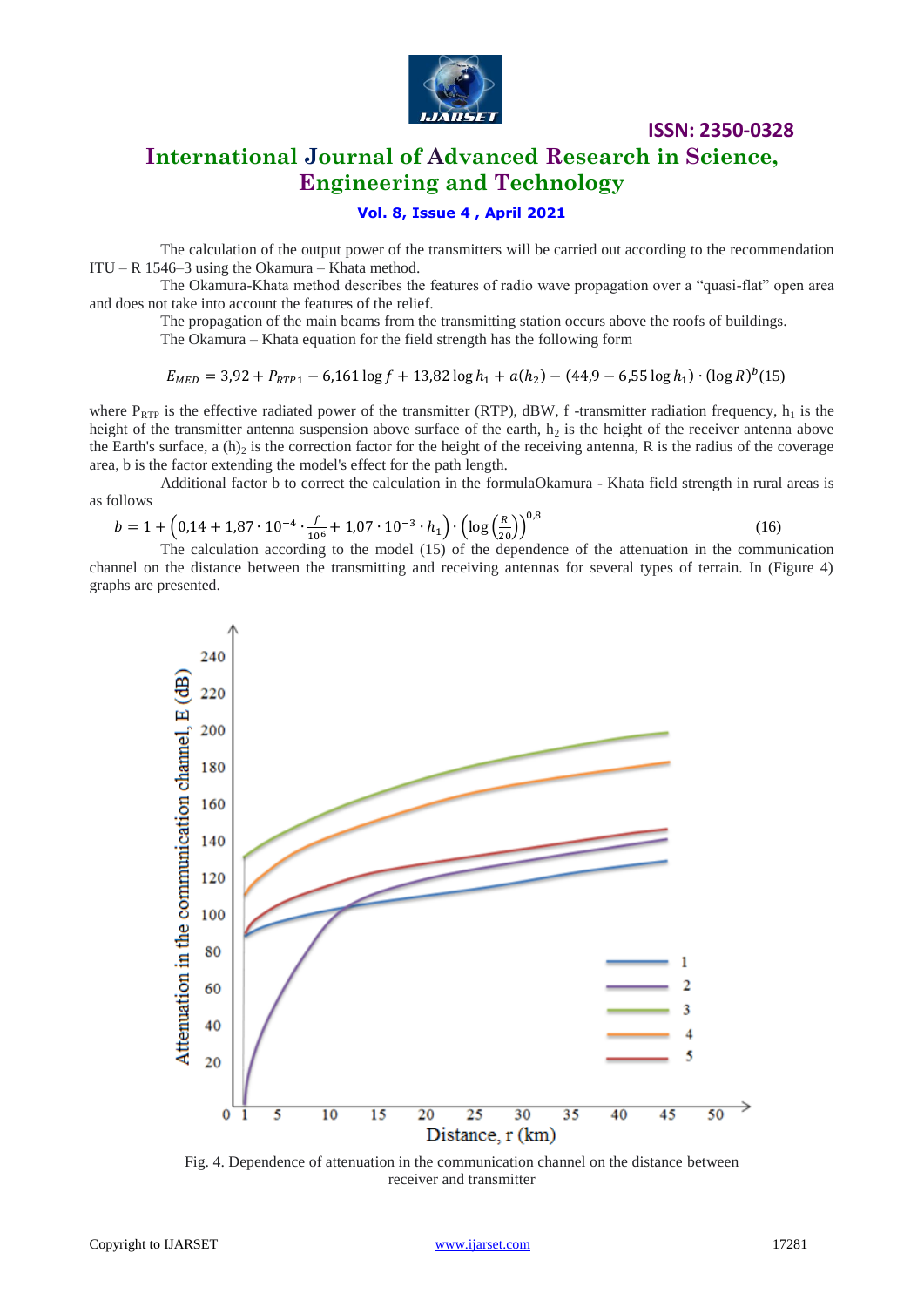

## **International Journal of Advanced Research in Science, Engineering and Technology**

### **Vol. 8, Issue 4 , April 2021**

1 - free space, 2 - two-beam model; Okumura – Khata model, 3 - urban area, 4 - suburban area, 5 - rural area.

The lowest attenuation is observed in free space, since there are no objects in the transmission zone that absorb or reflect energy. On the other hand, radio propagation losses in an urban area are high due to the presence of a large number of tall, nearby buildings and other obstacles. In the suburban area, the attenuation value is significantly higher than the level corresponding to rural areas. For example, at a distance of 10 km, the difference in attenuation values is about 20.3 dB [10].

#### **II. CONCLUSION**

Within the framework of the research carried out, the following conclusions can be drawn. The main parameters that determine the near and far boundaries of the Vvedensky model's coverage area are the rise heights of the phase centers of the transmitting and receiving antennas, as well as the working wavelength. In practice, Vvedensky's formula gives somewhat underestimated values of the field strength in the diffraction zone, as a result of which, in the given form, it can be used at distances equal to  $0.7{\text -}0.8$  line-of-sight distances.

Comparison of the calculated data and simulation results was carried out on the basis of statistical calculations of the average discrepancy and standard deviation between the simulated and calculated values is 0.85% at the location of the receiving antenna

Starting from a certain value of the radius of the coverage area at a given suspension height of the transmitting antenna system, a significant increase in power is required, others. inefficient use of power.

The Okamura – Khata model belongs to statistical calculation methods and is recommended for calculations in the DVB – T2 standard.

In the suburban area, the attenuation value is significantly higher than the level corresponding to rural areas.

### **REFERENCES**

- 1. Yakovlev O.I., Yakubov V.P., Uryadov V.P., Pavelyev A.G. Radio Wave Propagation / Ed. O. I. Yakovleva. M .: LENAND, 2009. -496 p.
- 2. Popov A.S. Application of Okumura-Khata and Vvedensky methods for calculating coverage areas of digital television transmitters // Reports of the Tomsk State University of Control Systems and Radioelectronics. - 2010. - No. 2 (22), part 2. - P. 176–179.
- 3. Dolukhanov M.P. Propagation of radio waves. M .: Communication, 1972 .-- 336 p.
- 4. Cherenkova E. L., Chernyshev O. V. Propagation of radio waves M .: Radio and communication, 1984. 272 p.
- 5. Recommendation ITU R 1546-4. Prediction method for point-to-area communication paths for terrestrial services in the frequency range 30 MHz to 3000 MHz. - Geneva: ITU, 2010.
- 6. Dvornikov SV Simplified representation of the Khata model for calculating signal attenuation on open paths // Information and Space. 2017. No. 3. S. 6-10.
- 7. Yarmukhamedov A.A., Zhabborov A.B. Computer program "Program for calculating the dependences of the field strength according to the Okamura - Khata and Vvedensky formula on the radius of the coverage area" Certificate of official registration of the program for electronic computers. DGU 10019, 01/19/2021.
- 8. Shishkin V.V., Serov D.V. Intelligent technologies in the design of communication networks. [Electronic resource]. Access mode free (date of circulation 09/01/2014).http://masters.donntu.edu.ua/2010/fkita/zaporozhchenko/library/article\_3.htm
- 9. Khata M. Empirical formula for propagation loss in land mobile radio services // IEEE Trans. Vehicular Technology. 1980. V.29.
- 10. Kuznetsov N.M. Frequency-territorial planning of a cellular mobile communication network of the GSM standard // Modern problems of the creation and operation of radio engineering systems: works of the fifth All-Russian scientific practical conference / Ulyanovsk, June 19 - 20, 2007. - P. 83
- 11. Gonzalez R., Woods R. Digital image processing M.: Technosphere, 2005 . 1072 p.
- 12. Digital terrestrial television 2008, No. 1: Sat. articles SPb: Telesputnik, 2008 . 154 p.
- 13. Sklyar B. Digital communication. Theoretical foundations and practical application. Ed. 2nd, rev .: Translated from English. M .: Publishing house "Williams", 2004. - 1104 p.
- 14. Fischer W. Digital Video and Audio Broadcasting Technology: A Practical Engineering Guide. Springer Science & Business Media, 2010 .-- 827 p.
- 15. Lokshin M. Fundamentals of planning terrestrial networks of television and VHF-FM broadcasting. Service areas of radio stations // Broadcasting "No. 4, 2006. P. 28-31.
- 16. Karjakin V.L. Technology of operation of systems and networks of digital television of the DVB-T2 standard: Monograph // M.: SOLON-PRESS. - 2014 .-- 158 p.
- 17. Zubarev Yu.B., Krivosheev M.I., Krasnoselsky I.N. Digital television broadcasting. Foundations, methods, systems. M .: Scientific Research Institute of Radio (NIIR), 2001. - 568 p.
- 18. Mamchev G.V. Fundamentals of Digital Television: A Study Guide. –Novosibirsk: ed. SibSUTI, 2003 .-- 248 p.
- 19. Karjakin V.L. Digital television. M.: Solon-Press, 2008. 272p.